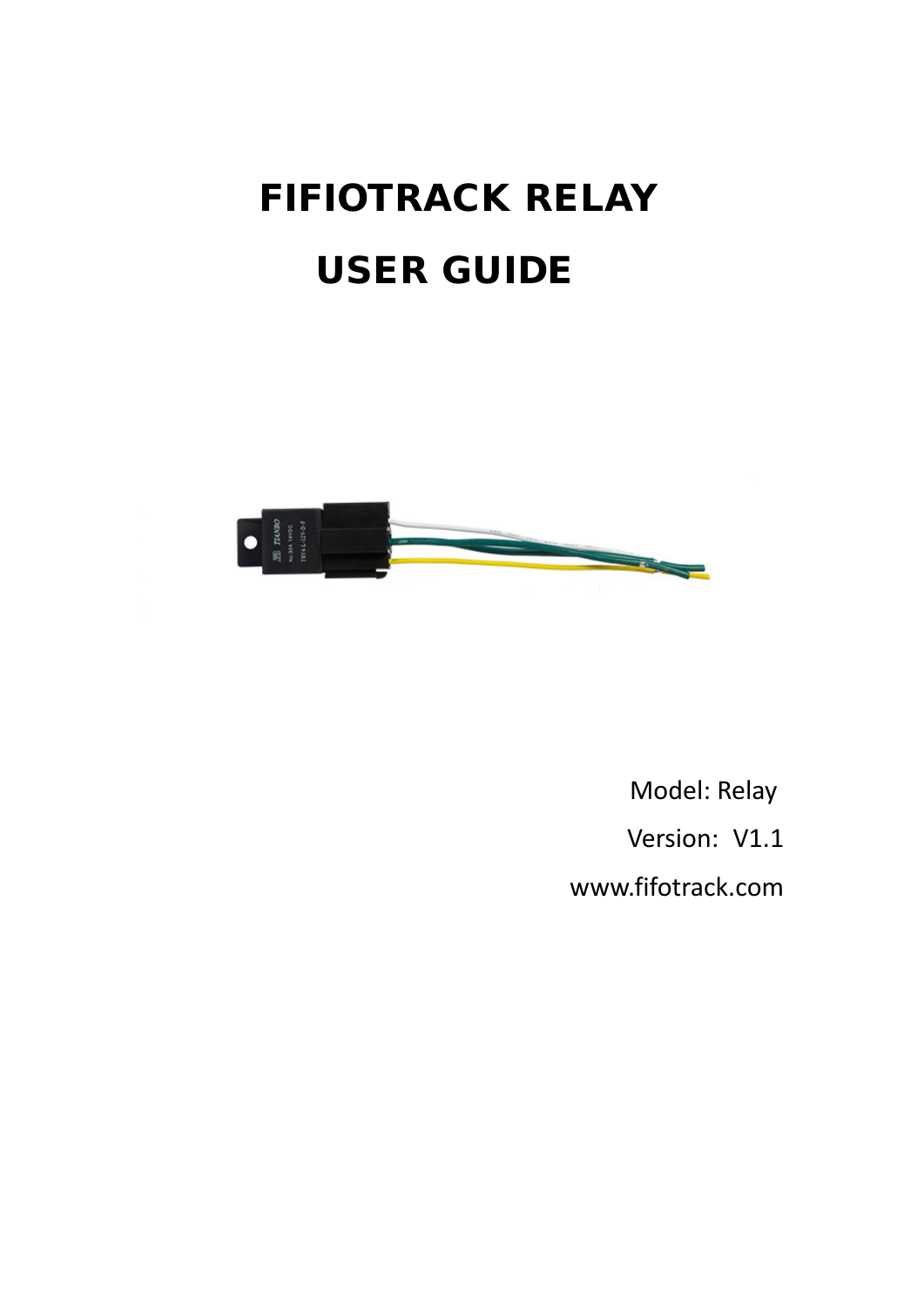### **Copyright and Disclaimer**

- All copyrights belong to Shenzhen fifotrack Solution Co., Ltd. You are not allowed to revise, copy or spread this file in any form without consent of fifotrack.
- $\odot$  fifotrack is trademark of fifotrack, protected by law.
- Please read this user guide carefully before installation to avoid any possible personal injury or property loss.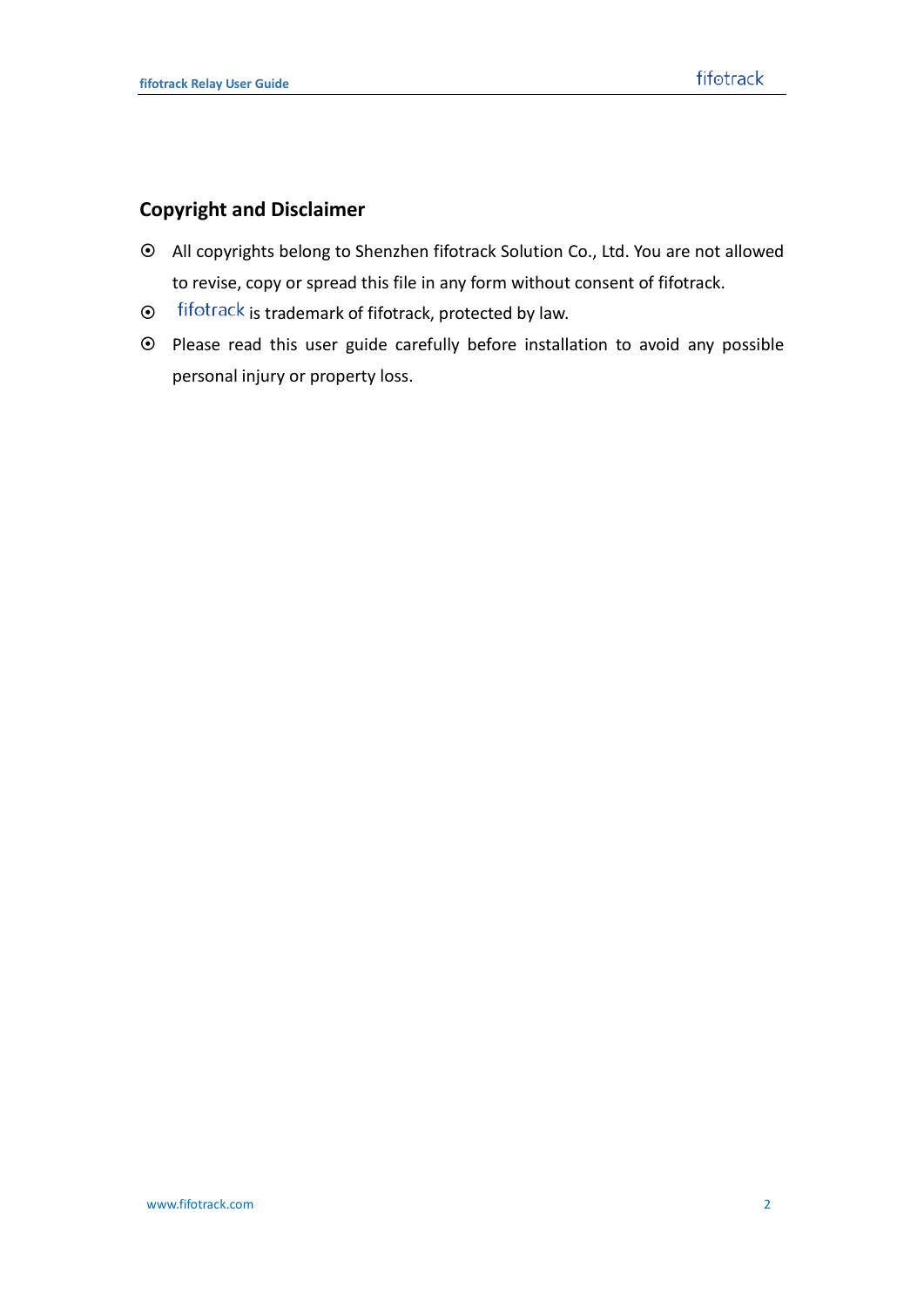## Document History

| Version | <b>Revision Date</b> | Author  | Detail                 |
|---------|----------------------|---------|------------------------|
| V1.1    | July 15, 2021        | Cici Wu | <b>Initial Version</b> |
|         |                      |         |                        |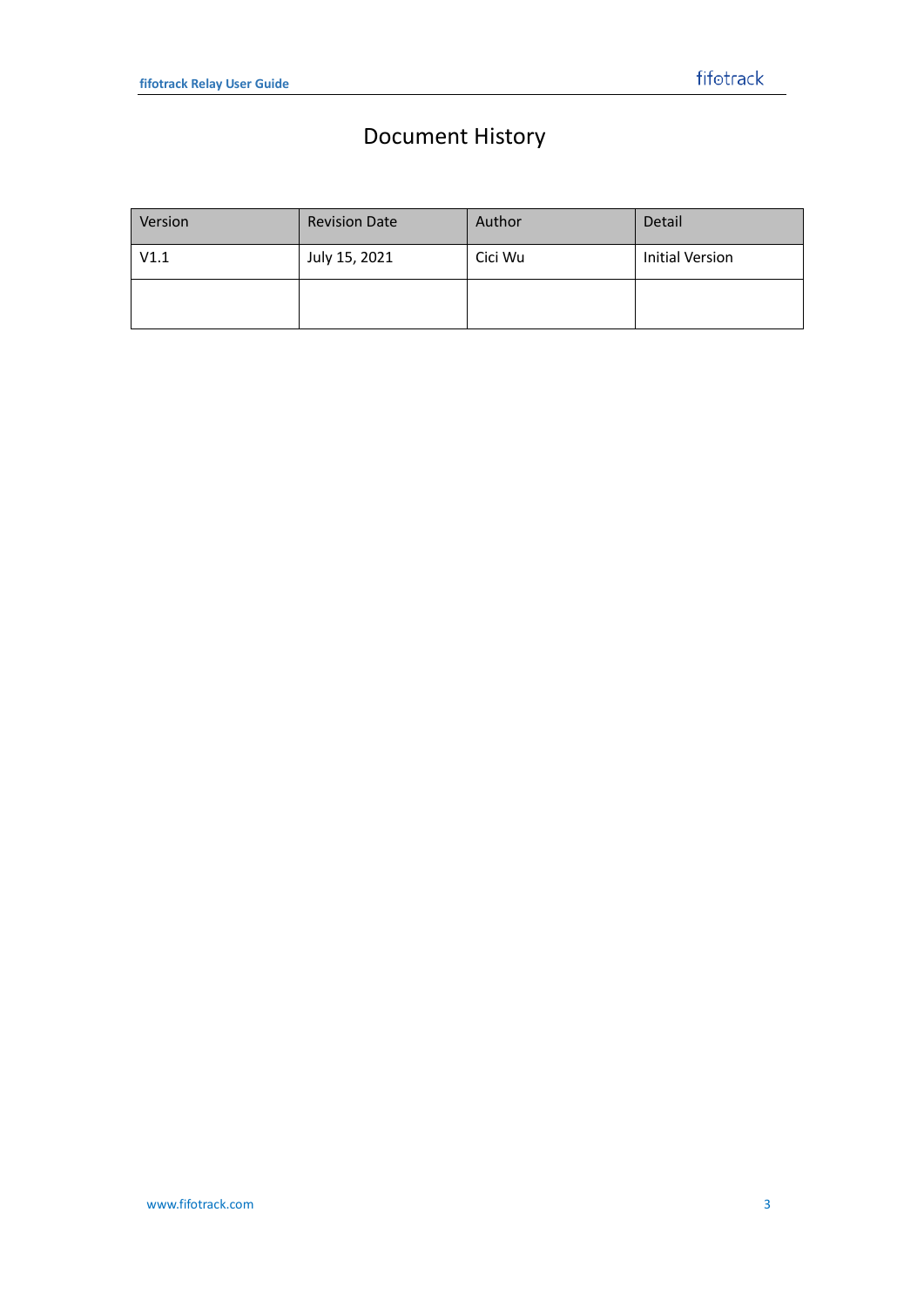### <span id="page-3-0"></span>**Contents**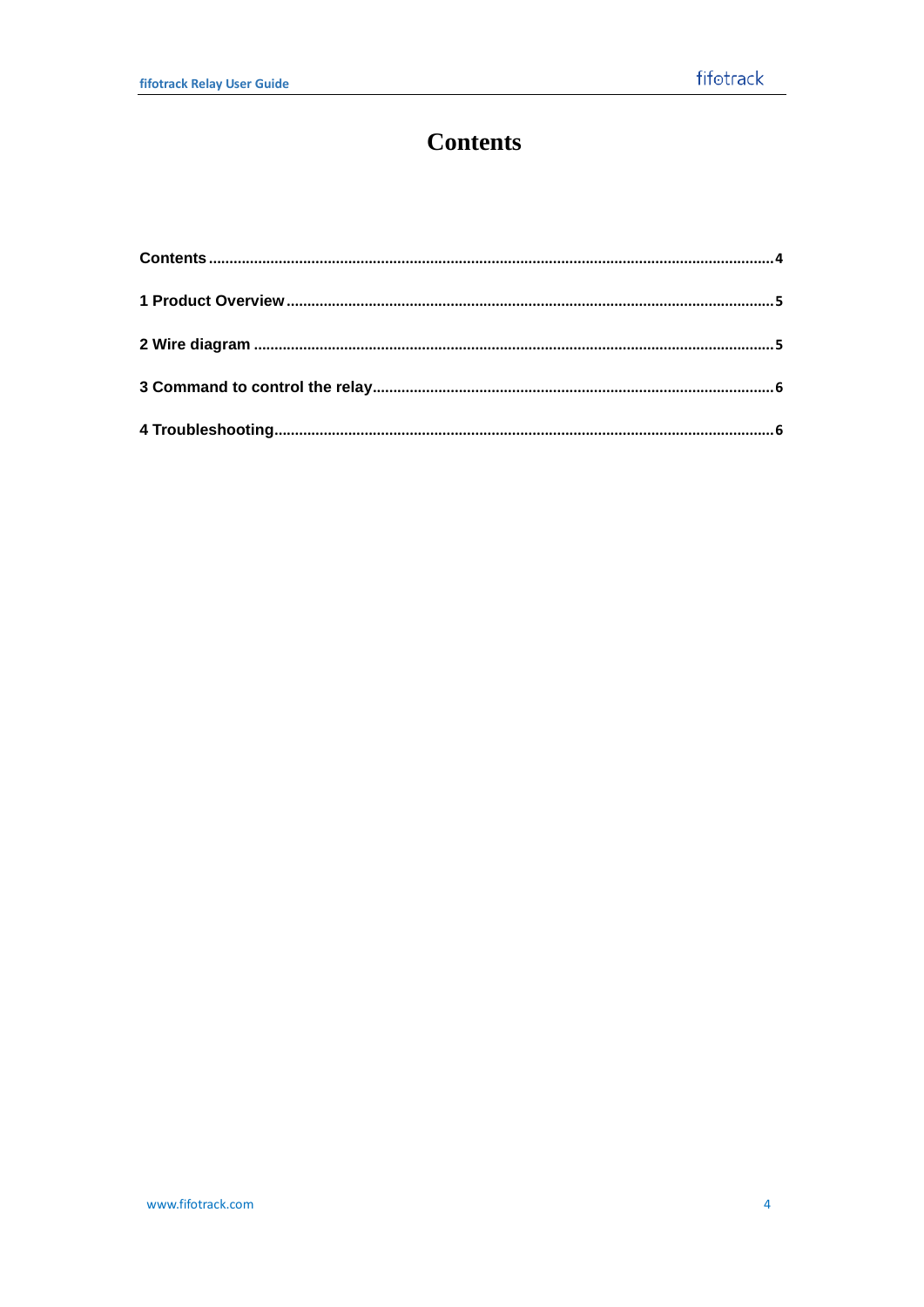### <span id="page-4-0"></span>**1 Product Overview**

The relay is an automatic switch. Working together with the GPS tracker, the user is able to control the relay remotely, then control the connected object through relay.

One of the common applications is the vehicle immobilize/mobilize remotely (some customers also call it stop/resume vehicle engine). In this application, the user uses the relay to control the power supply line of the fuel pump.

### <span id="page-4-1"></span>**2 Wire diagram**



### **Wire connection description (vehicle immobilize/mobilize)**

|       | Power wire (white, 85)     |                         | <b>GPS tracker</b> | VCC wire (Red) |
|-------|----------------------------|-------------------------|--------------------|----------------|
| Relay | (yellow,<br>Signal<br>wire |                         |                    | output1        |
|       | 86)                        |                         |                    | (yellow)       |
|       | green wire (87)            | (Cut                    |                    | Side A         |
|       |                            | Fuel<br>power<br>pump   | Cut fuel pump      |                |
|       |                            | supply line, connect to | supply<br>power    |                |
|       |                            | side A)                 | line               |                |
|       | green wire (30)            | (Cut                    |                    | Side B         |
|       |                            | Fuel<br>pump<br>power   |                    |                |
|       |                            | supply line, connect to |                    |                |
|       |                            | side B)                 |                    |                |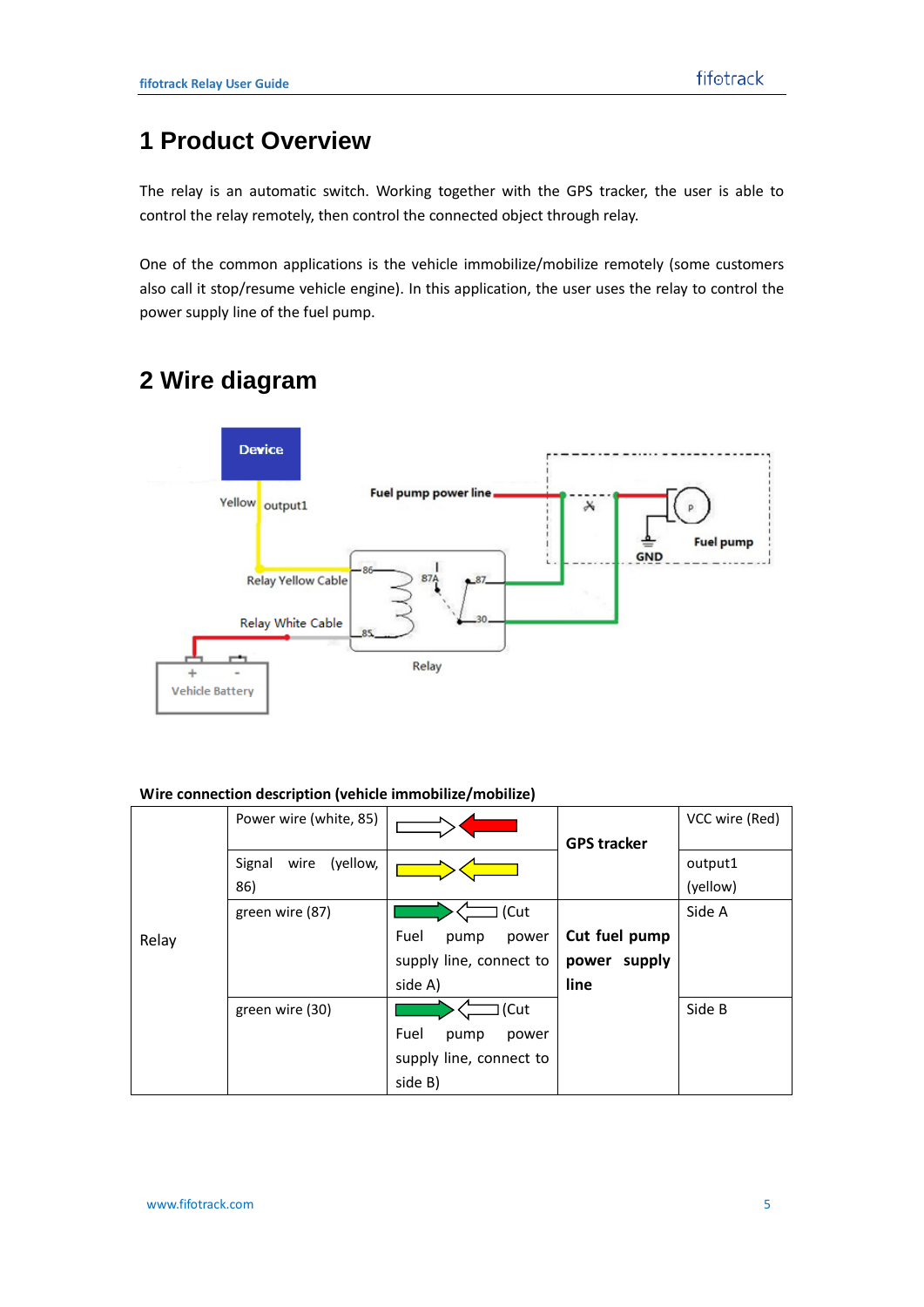#### **Wire connection picture**



### <span id="page-5-0"></span>**3 Command to control the relay**

SMS command: **000000,B12,<index>,<action>,<safe\_speed>**

For example: **000000,B12,1,1,20**

**000000**: Default SMS command password, you can set own password.

**B12**: command for output control

**1:** output port option, ouput1 is "1", output2 is "2"

**1:** output state control, "0" is output low level=resume vehicle, "1" is output high level=stop vehicle

**20:** speed limit, unit km/h, range 1-300. Command only executes when the speed is below the speed limitation. Here is below 20km/h.

### <span id="page-5-1"></span>**4 Troubleshooting**

If a relay doesn't work well, below are the main reasons to be checked.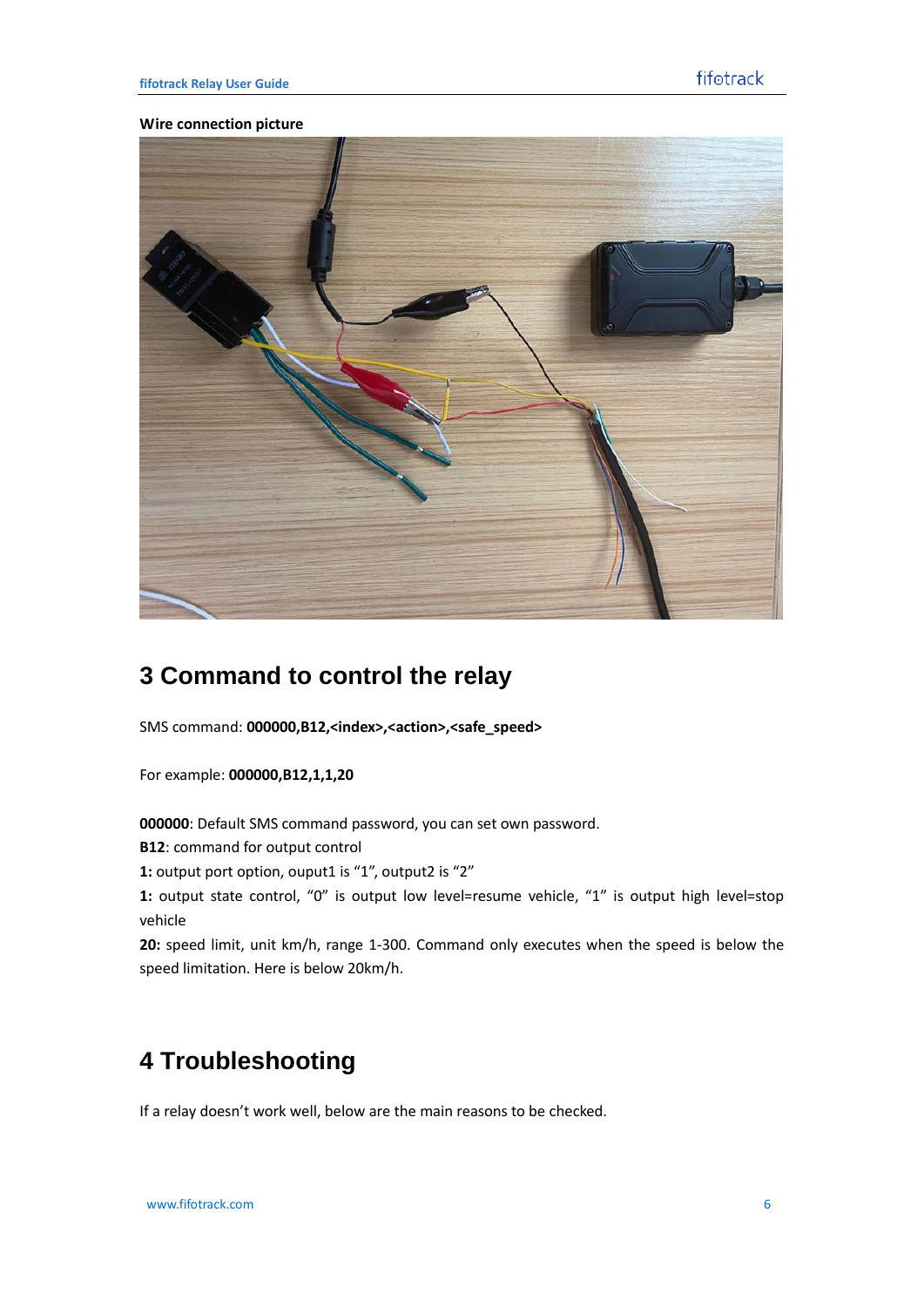#### **1. Is the relay from us directly**

We suggest order relay from us. If the relay is not from us, depends on the relay default working mode, it is possible you need to send the opposite command to control the relay:

000000,B12,1,0 to immobilize the vehicle

000000,B12,1,1 to mobilize the vehicle

#### **2. Your relay is 12V or 24V?**

The common relay are two options, 12V or 24V. If your vehicle's battery is 12V, but you are using the 24V relay, the relay can't work.

#### **3. Wrong wire connection between the GPS tracker and relay**

To identify the wire connection, you can send command to control the relay. If the wire connection is correct, you will hear the relay action "DI-DA" voice after the command sent

### **4. Wrong wire connection between the relay and fuel pump power line**

Before vehicle installation, you can use a light to test.

If the relay can control the light well, it means the wire between the GPS tracker and relay is correct, your command is correct. So you only need to focus on the relay and fuel pump power line correct connection.